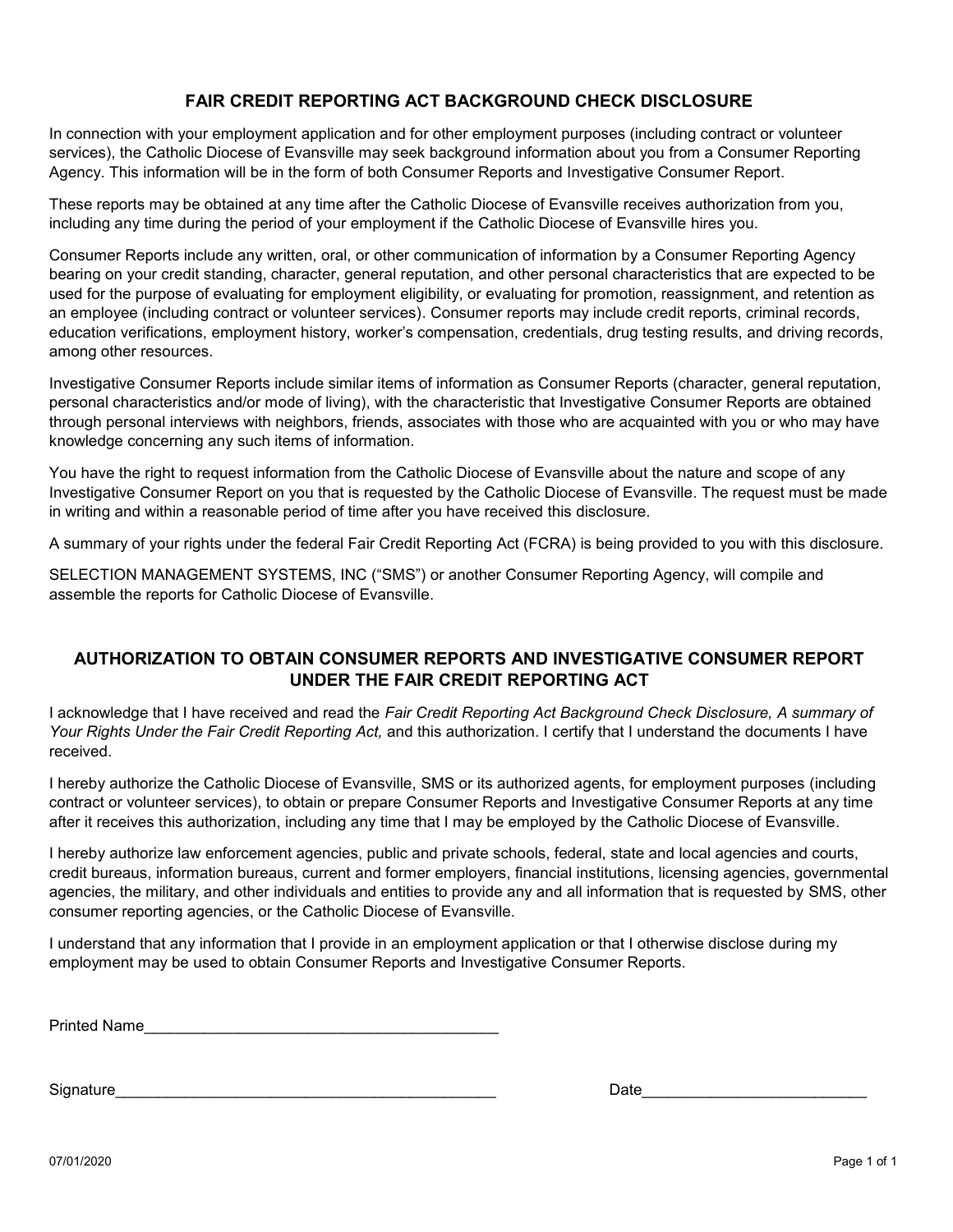## **THE FOLLOWING INFORMATION IS REQUIRED TO CONDUCT THE BACKGROUND INVESTIGATION**

|                                                                                                                                                                      | PRINT NAME<br>Last Name | First Name                                                                                                     |  | Middle Initial | <b>Social Security Number</b> |  |
|----------------------------------------------------------------------------------------------------------------------------------------------------------------------|-------------------------|----------------------------------------------------------------------------------------------------------------|--|----------------|-------------------------------|--|
|                                                                                                                                                                      |                         |                                                                                                                |  |                |                               |  |
|                                                                                                                                                                      |                         |                                                                                                                |  |                |                               |  |
|                                                                                                                                                                      |                         |                                                                                                                |  |                |                               |  |
|                                                                                                                                                                      |                         |                                                                                                                |  |                |                               |  |
|                                                                                                                                                                      |                         |                                                                                                                |  |                |                               |  |
|                                                                                                                                                                      |                         |                                                                                                                |  |                |                               |  |
|                                                                                                                                                                      |                         |                                                                                                                |  |                |                               |  |
|                                                                                                                                                                      |                         |                                                                                                                |  |                |                               |  |
|                                                                                                                                                                      |                         |                                                                                                                |  |                |                               |  |
| List states and counties of residence, other than above, for the past seven (7) years:                                                                               |                         |                                                                                                                |  |                |                               |  |
|                                                                                                                                                                      |                         |                                                                                                                |  |                |                               |  |
|                                                                                                                                                                      |                         |                                                                                                                |  |                |                               |  |
|                                                                                                                                                                      |                         |                                                                                                                |  |                |                               |  |
|                                                                                                                                                                      |                         |                                                                                                                |  |                |                               |  |
|                                                                                                                                                                      |                         |                                                                                                                |  |                |                               |  |
| My prospective employer understands age to be a protected characteristic and the information requested will not be used as<br>the basis for any employment decision. |                         |                                                                                                                |  |                |                               |  |
|                                                                                                                                                                      |                         |                                                                                                                |  |                |                               |  |
|                                                                                                                                                                      |                         |                                                                                                                |  |                |                               |  |
|                                                                                                                                                                      |                         |                                                                                                                |  |                |                               |  |
| ******** IF FAXING OR EMAILING REQUEST, THIS SECTION MUST BE COMPLETED BY EMPLOYER FOR PROCESSING ********                                                           |                         |                                                                                                                |  |                |                               |  |
|                                                                                                                                                                      |                         | Customer Number______________________Date Submitted _____________________Contact Person ______________________ |  |                |                               |  |
|                                                                                                                                                                      |                         |                                                                                                                |  |                |                               |  |

Information Requested: \_\_\_\_\_\_\_\_\_\_\_\_\_\_\_\_\_\_\_\_\_\_\_Combined Report: \_\_\_\_\_\_\_\_\_\_\_\_\_\_\_\_\_ Individual Reports: \_\_\_\_\_\_\_\_

This Form Provided By: SELECTION MANAGEMENT SYSTEMS, INC, 155 Tri-County Parkway, Suite 150, Cincinnati, OH 45246. Telephone – 800.325.3609 Fax – 888.767.2435. For background check entry, send to requests@selection.com. For employment or education verification purposes, e-mail to releases@selection.com with the applicant's full name in the subject line.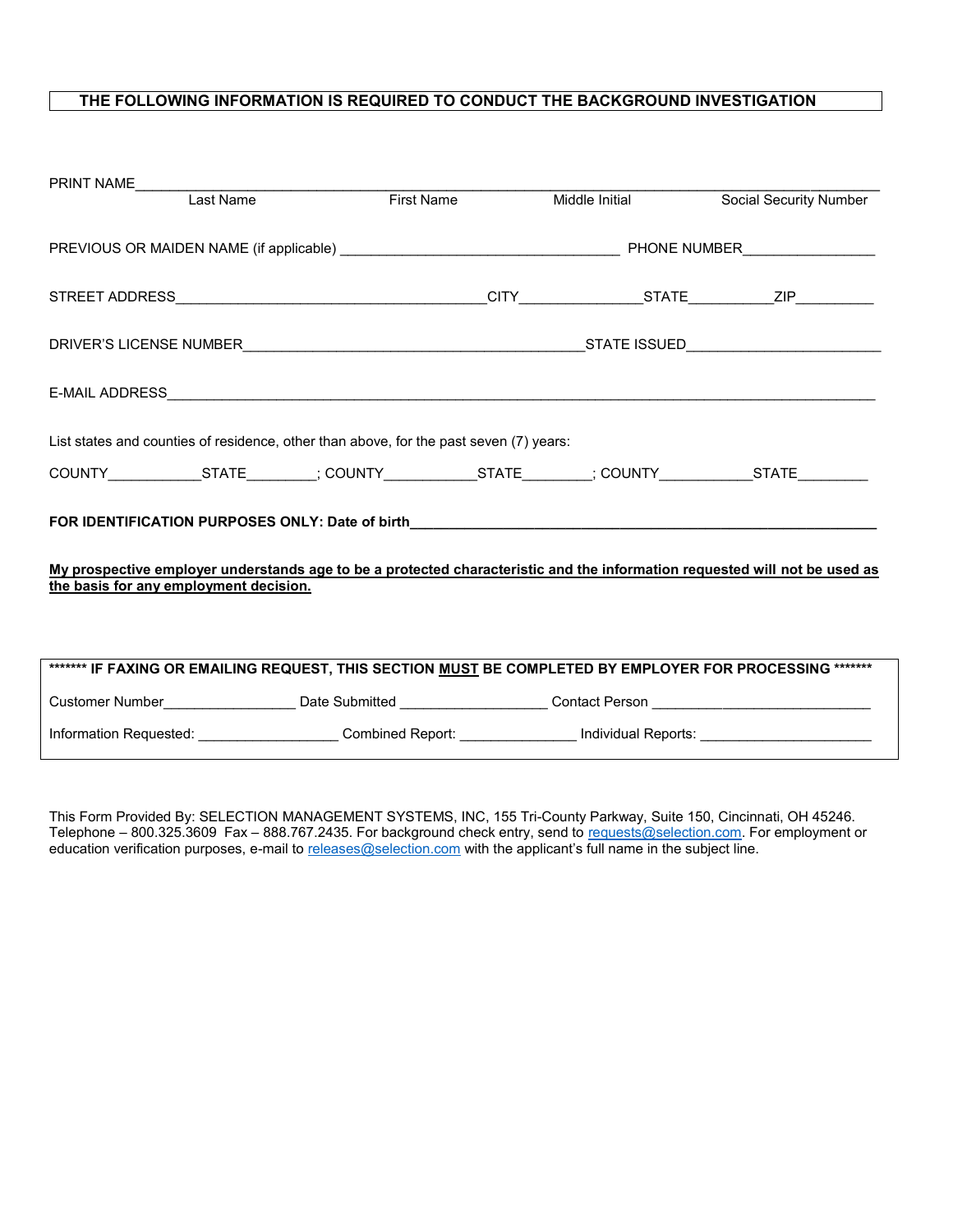*Para información en español, visite www.consumerfinance.gov/learnmore o escribe a la Consumer Financial Protection Bureau, 1700 G Street N.W., Washington, DC 20552.*

## **A Summary of Your Rights Under the Fair Credit Reporting Act**

The federal Fair Credit Reporting Act (FCRA) promotes the accuracy, fairness, and privacy of information in the files of consumer reporting agencies. There are many types of consumer reporting agencies, including credit bureaus and specialty agencies (such as agencies that sell information about check writing histories, medical records, and rental history records). Here is a summary of your major rights under FCRA. **For more information, including information about additional rights, go to www.consumerfinance.gov/learnmore or write to: Consumer Financial Protection Bureau, 1700 G Street N.W., Washington, DC 20552.**

- x **You must be told if information in your file has been used against you.** Anyone who uses a credit report or another type of consumer report to deny your application for credit, insurance, or employment – or to take another adverse action against you – must tell you, and must give you the name, address, and phone number of the agency that provided the information.
- You have the right to know what is in your file. You may request and obtain all the information about you in the files of a consumer reporting agency (your "file disclosure"). You will be required to provide proper identification, which mayinclude your Social Security number. In many cases, the disclosure will be free. You are entitled to a free file disclosure if:
	- o a person has taken adverse action against you because of information in your credit report;
	- o you are the victim of identity theft and place a fraud alert in yourfile;
	- o your file contains inaccurate information as a result offraud;
	- o you are on public assistance;
	- o you are unemployed but expect to apply for employment within 60 days.

In addition, all consumers are entitled to one free disclosure every 12 months upon request from each nationwide credit bureau and from nationwide specialty consumer reporting agencies. See www.consumerfinance.gov/learnmore for additional information.

- x **You have the right to ask for a credit score.** Credit scores are numerical summaries of your credit-worthiness based on information from credit bureaus. You may request a credit score from consumer reporting agencies that create scores or distribute scores used in residential real property loans, but you will have to pay for it. In somemortgage transactions, you will receive credit score information for free from the mortgage lender.
- You have the right to dispute incomplete or inaccurate information. If you identify information in your file that is incomplete or inaccurate, and report it to the consumer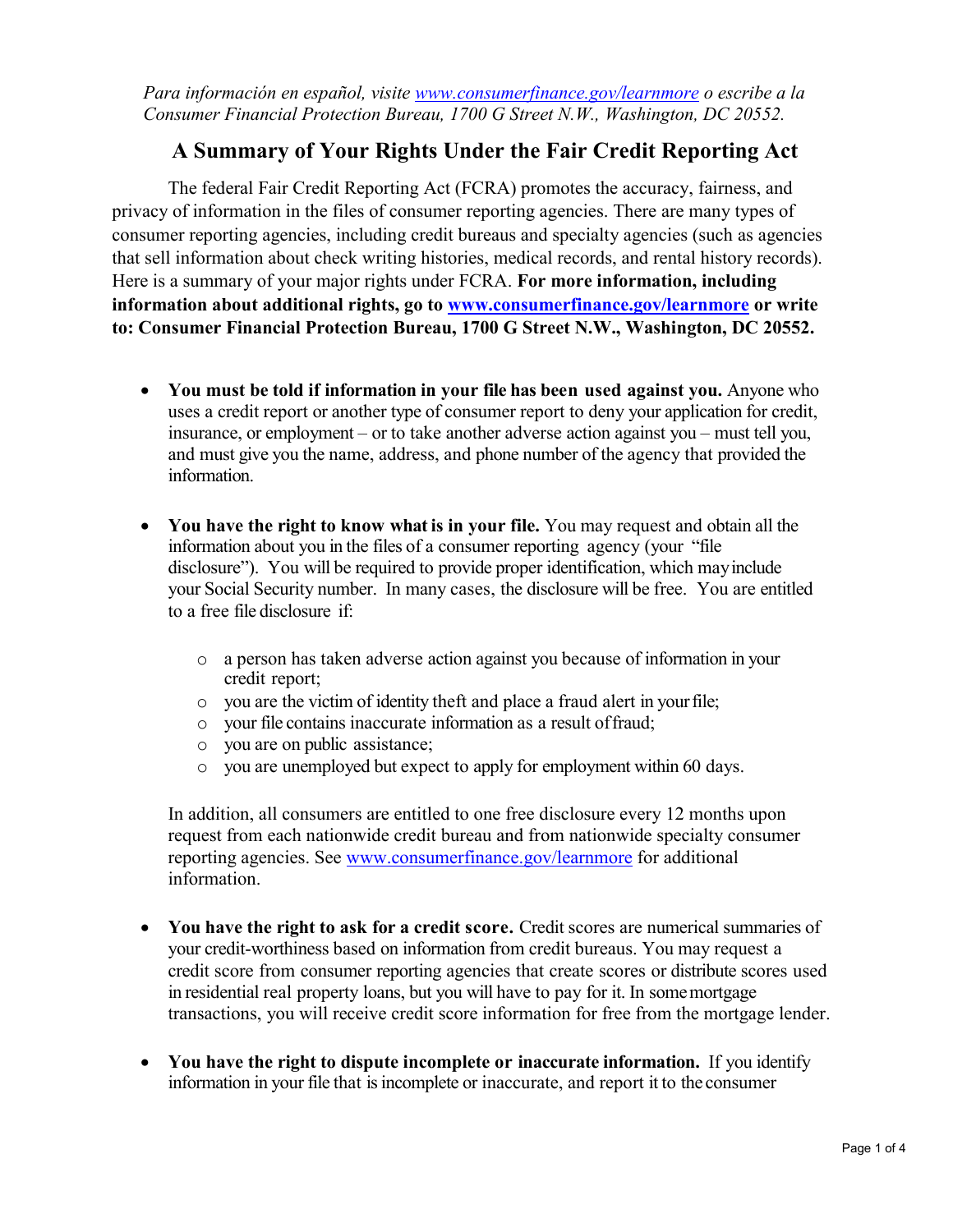reporting agency, the agency must investigate unless your dispute is frivolous. See www.consumerfinance.gov/learnmore for an explanation of dispute procedures.

- x **Consumer reporting agencies must correct or delete inaccurate, incomplete, or unverifiable information.** Inaccurate, incomplete, or unverifiable information must be removed or corrected, usually within 30 days. However, a consumer reporting agency may continue to report information it has verified as accurate.
- x **Consumer reporting agencies may not report outdated negative information.** In most cases, a consumer reporting agency may not report negative information that is more than seven years old, or bankruptcies that are more than 10 years old.
- **Access to your file is limited.** A consumer reporting agency may provide information about you only to people with a valid need – usually to consider an application with a creditor, insurer, employer, landlord, or other business. The FCRA specifies those with a valid need for access.
- x **You must give your consent for reports to be provided to employers.** A consumer reporting agency may not give out information about you to your employer, or a potential employer, without your written consent given to the employer. Written consent generally is not required in the trucking industry. For more information, go to

www.consumerfinance.gov/learnmore.

- x **You may limit "prescreened" offers of credit and insurance you get based on information in your credit report.** Unsolicited "prescreened" offers for credit and insurance must include a toll-free phone number you can call if you choose to remove your name and address form the lists these offers are based on. You may opt out with the nationwide credit bureaus at 1-888-5-OPTOUT (1-888-567-8688).
- The following FCRA right applies with respect to nationwide consumer reporting agencies**:**

**CONSUMERS HAVE THE RIGHT TO OBTAIN A SECURITY FREEZE**

**You have a right to place a "security freeze " on your credit report, which will prohibit a consumer reporting agency from releasing information in your credit report without your express authorization.** The security freeze is designed to prevent

credit, loans, and services from being approved in your name without your consent. However, you should be aware that using a security freeze to take control over who gets access to the personal and financial information in your credit report may delay, interfere with, or prohibit the timely approval of any subsequent request or application you make regarding a new loan, credit, mortgage, or any other account involving the extension of credit.

As an alternative to a security freeze, you have the right to place an initial or extended fraud alert on your credit file at no cost. An initial fraud alert is a 1-year alert that is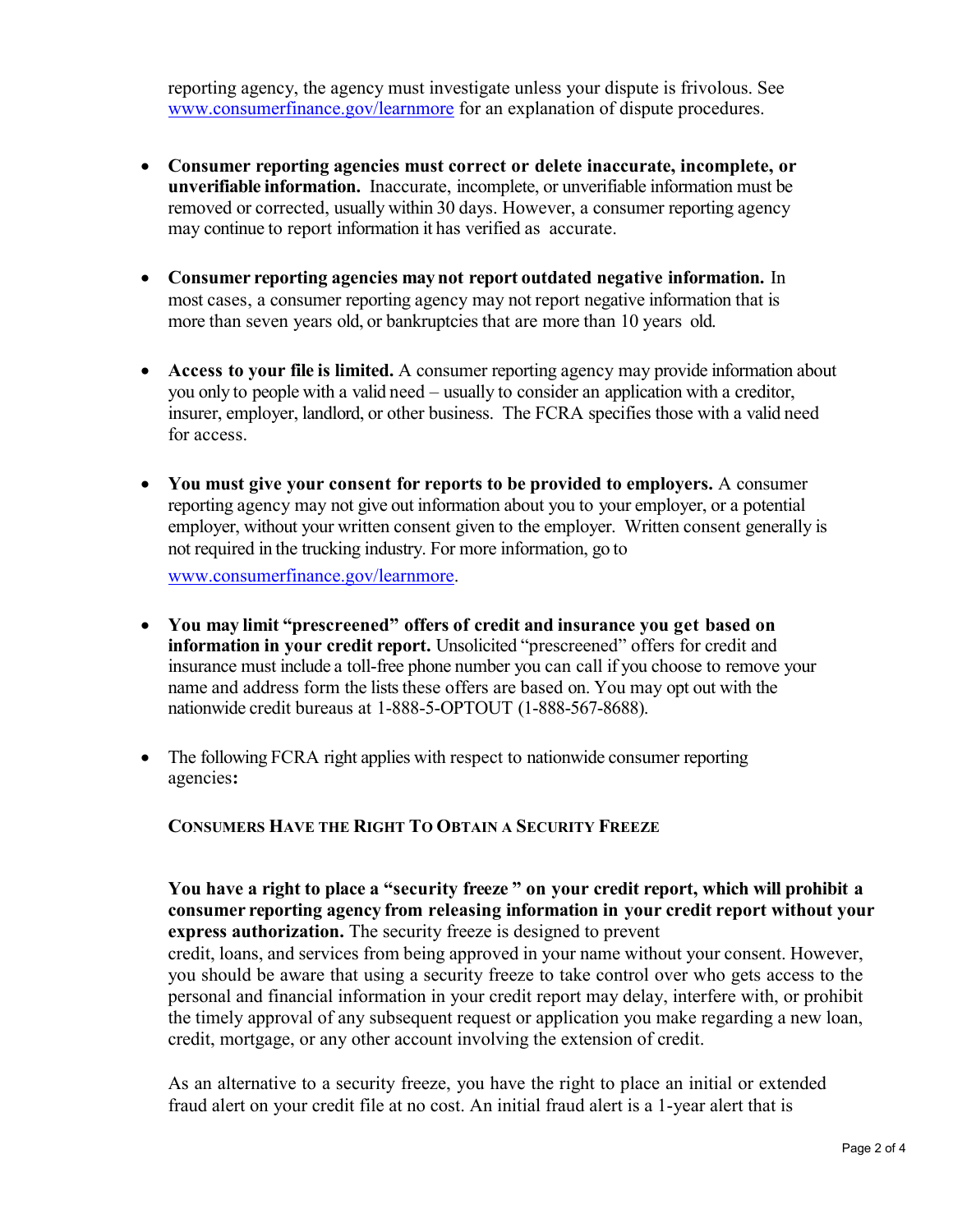placed on a consumer's credit file. Upon seeing a fraud alert display on a consumer's credit file, a business is required to take steps to verify the consumer's identity before extending new credit. If you are a victim of identity theft, you are entitled to an extended fraud alert, which is a fraud alert lasting 7 years.

A security freeze does not apply to a person or entity, or its affiliates, or collection agencies acting on behalf of the person or entity, with which you have an existing account that requests information in your credit report for the purposes of reviewing or collecting the account. Reviewing the account includes activities related to account maintenance, monitoring, credit line increases, and account upgrades and enhancements.

- You may seek damages from violators. If a consumer reporting agency, or, in some cases, a user of consumer reports or a furnisher of information to a consumer reporting agency violates the FCRA, you may be able to sue in state or federalcourt.
- Identity theft victims and active duty military personnel have additional rights. For more information, visit www.consumerfinance.gov/learnmore.

**States may enforce the FCRA, and many states have their own consumer reporting laws. In some cases, you may have more rights under state law. For more information, contact your state or local consumer protection agency or your state Attorney General. For information about your federal rights, contact:**